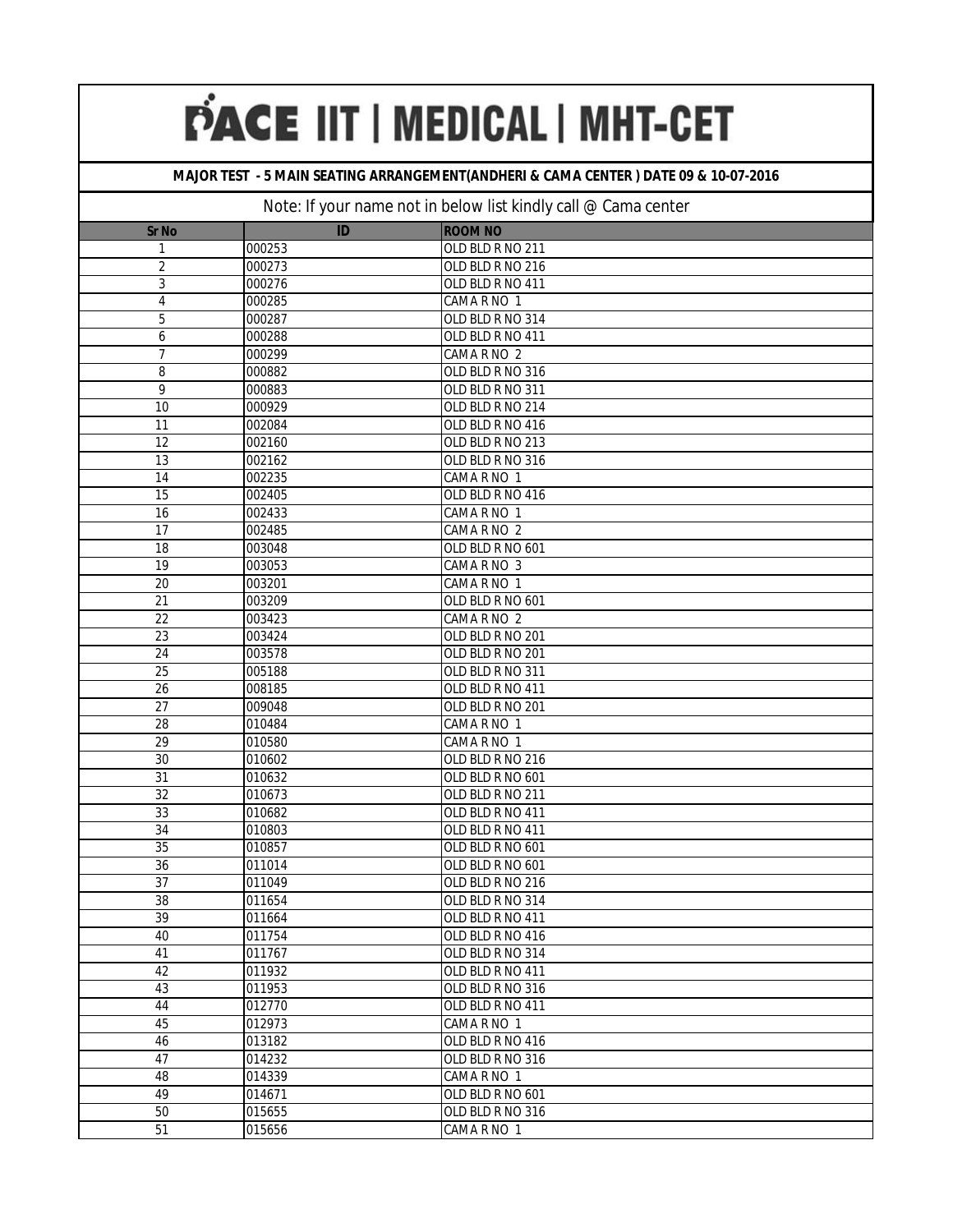#### **MAJOR TEST - 5 MAIN SEATING ARRANGEMENT(ANDHERI & CAMA CENTER ) DATE 09 & 10-07-2016**

| <b>Sr No</b>    | ID     | <b>ROOM NO</b>   |
|-----------------|--------|------------------|
| 52              | 016561 | CAMA R NO 1      |
| 53              | 018309 | CAMA R NO 1      |
| 54              | 018430 | OLD BLD R NO 416 |
| 55              | 018662 | OLD BLD R NO 416 |
| $\overline{56}$ | 018720 | CAMA R NO 1      |
| 57              | 019010 | OLD BLD R NO 601 |
| 58              | 019017 | CAMA R NO 1      |
| $\overline{59}$ | 019038 | OLD BLD R NO 411 |
| 60              | 019143 | CAMA R NO 1      |
| 61              | 019319 | OLD BLD R NO 201 |
| 62              | 020215 | OLD BLD R NO 412 |
| 63              | 020326 | OLD BLD R NO 211 |
| 64              | 021294 | CAMA R NO 1      |
| 65              | 021751 | OLD BLD R NO 601 |
| 66              | 021931 | OLD BLD R NO 316 |
| 67              | 021956 | CAMA R NO 1      |
| 68              | 022181 | OLD BLD R NO 314 |
| 69              | 022314 | OLD BLD R NO 601 |
| 70              | 022782 | OLD BLD R NO 411 |
| 71              | 024217 | OLD BLD R NO 411 |
| 72              | 024837 | OLD BLD R NO 412 |
| 73              | 026091 | CAMA R NO 1      |
| 74              | 026606 | OLD BLD R NO 216 |
| 75              | 026608 | CAMA R NO 3      |
| $\overline{76}$ | 026615 | OLD BLD R NO 311 |
| $\overline{77}$ | 026617 | OLD BLD R NO 316 |
| 78              | 026620 | OLD BLD R NO 601 |
| 79              | 026631 | OLD BLD R NO 314 |
| 80              | 026636 | OLD BLD R NO 416 |
| 81              | 026637 | OLD BLD R NO 201 |
| 82              | 026647 | OLD BLD R NO 314 |
| 83              | 026650 | CAMA R NO 1      |
| 84              | 026662 | CAMA R NO 1      |
| 85              | 026673 | CAMA R NO 1      |
| 86              | 026675 | OLD BLD R NO 601 |
| 87              | 026679 | OLD BLD R NO 601 |
| 88              | 026682 | CAMA R NO 3      |
| 89              | 026696 | OLD BLD R NO 412 |
| 90              | 026700 | OLD BLD R NO 601 |
| 91              | 026702 | OLD BLD R NO 316 |
| 92              | 026703 | OLD BLD R NO 311 |
| 93              | 026706 | OLD BLD R NO 416 |
| 94              | 026707 | OLD BLD R NO 416 |
| 95              | 026708 | OLD BLD R NO 416 |
| 96              | 026711 | OLD BLD R NO 416 |
| 97              | 026717 | OLD BLD R NO 411 |
| 98              | 026718 | OLD BLD R NO 412 |
| 99              | 026719 | CAMA R NO 1      |
| 100             | 026725 | CAMA R NO 1      |
| 101             | 026726 | OLD BLD R NO 411 |
| 102             | 026727 | OLD BLD R NO 601 |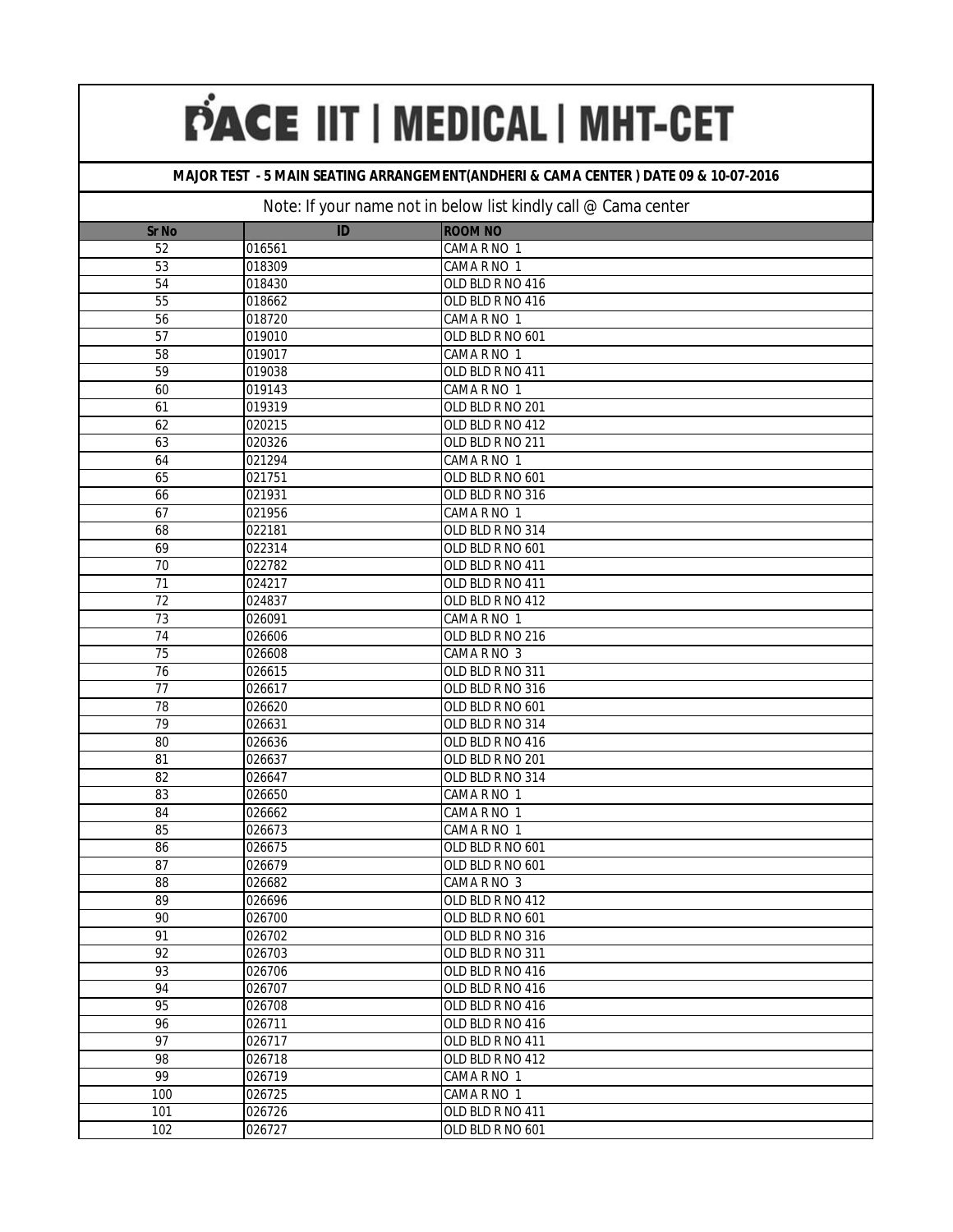#### **MAJOR TEST - 5 MAIN SEATING ARRANGEMENT(ANDHERI & CAMA CENTER ) DATE 09 & 10-07-2016**

| <b>Sr No</b>     | ID     | <b>ROOM NO</b>   |
|------------------|--------|------------------|
| 103              | 026728 | CAMA R NO 2      |
| 104              | 026729 | CAMA R NO 2      |
| 105              | 026734 | CAMA R NO 1      |
| 106              | 026735 | OLD BLD R NO 412 |
| 107              | 026736 | CAMA R NO 1      |
| 108              | 026739 | OLD BLD R NO 311 |
| 109              | 026740 | CAMA R NO 1      |
| 110              | 026741 | OLD BLD R NO 601 |
| 111              | 026742 | OLD BLD R NO 211 |
| 112              | 026752 | OLD BLD R NO 215 |
| 113              | 026757 | CAMA R NO 2      |
| 114              | 026758 | CAMA R NO 2      |
| 115              | 026759 | OLD BLD R NO 213 |
| 116              | 026760 | OLD BLD R NO 311 |
| 117              | 026763 | OLD BLD R NO 412 |
| 118              | 026770 | OLD BLD R NO 311 |
| 119              | 026773 | OLD BLD R NO 412 |
| 120              | 026775 | OLD BLD R NO 311 |
| 121              | 026777 | OLD BLD R NO 416 |
| 122              | 026782 | CAMA R NO 1      |
| 123              | 026792 | CAMA R NO 1      |
| 124              | 026793 | OLD BLD R NO 601 |
| 125              | 026794 | OLD BLD R NO 314 |
| 126              | 026797 | OLD BLD R NO 411 |
| $\overline{127}$ | 026806 | OLD BLD R NO 216 |
| 128              | 026818 | OLD BLD R NO 311 |
| 129              | 026819 | OLD BLD R NO 601 |
| 130              | 026820 | OLD BLD R NO 411 |
| 131              | 026823 | OLD BLD R NO 411 |
| 132              | 026826 | OLD BLD R NO 213 |
| 133              | 026831 | CAMA R NO 1      |
| 134              | 026834 | OLD BLD R NO 316 |
| 135              | 026836 | OLD BLD R NO 314 |
| 136              | 026839 | OLD BLD R NO 213 |
| 137              | 026843 | CAMA R NO 1      |
| 138              | 026846 | OLD BLD R NO 416 |
| 139              | 026849 | OLD BLD R NO 412 |
| 140              | 026850 | OLD BLD R NO 601 |
| 141              | 026854 | OLD BLD R NO 316 |
| 142              | 026855 | OLD BLD R NO 311 |
| 143              | 026863 | OLD BLD R NO 416 |
| 144              | 026867 | OLD BLD R NO 601 |
| 145              | 026877 | CAMA R NO 1      |
| 146              | 026884 | CAMA R NO 2      |
| 147              | 026889 | OLD BLD R NO 416 |
| 148              | 026890 | OLD BLD R NO 411 |
| 149              | 026893 | OLD BLD R NO 311 |
| 150              | 026896 | OLD BLD R NO 216 |
| 151              | 026898 | CAMA R NO 1      |
| 152              | 026904 | OLD BLD R NO 211 |
| 153              | 026921 | OLD BLD R NO 412 |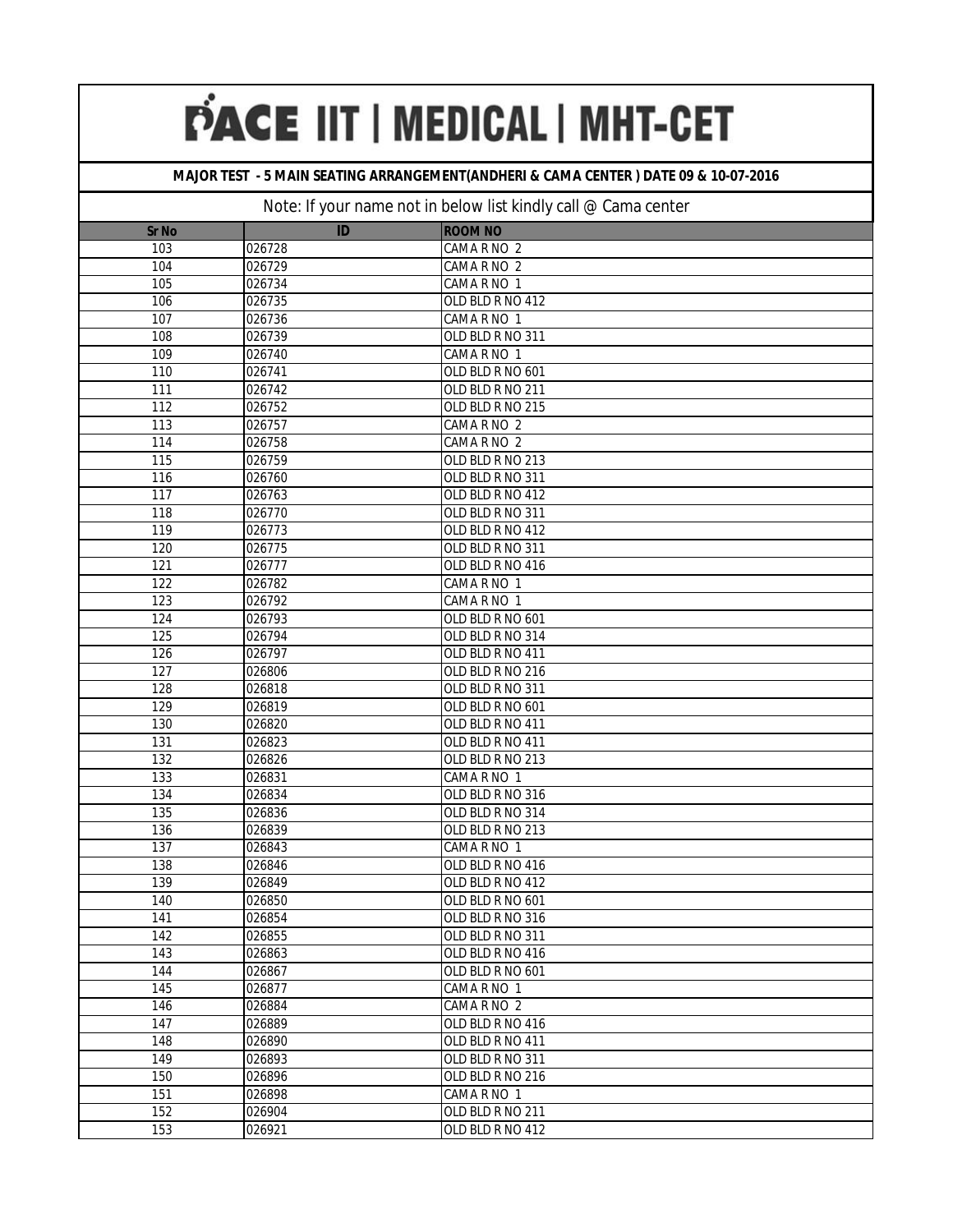#### **MAJOR TEST - 5 MAIN SEATING ARRANGEMENT(ANDHERI & CAMA CENTER ) DATE 09 & 10-07-2016**

| <b>Sr No</b>     | ID     | <b>ROOM NO</b>   |
|------------------|--------|------------------|
| 154              | 026926 | CAMA R NO 3      |
| 155              | 026928 | OLD BLD R NO 216 |
| 156              | 026935 | OLD BLD R NO 316 |
| 157              | 026946 | OLD BLD R NO 314 |
| 158              | 026950 | OLD BLD R NO 216 |
| 159              | 026952 | OLD BLD R NO 411 |
| 160              | 026962 | OLD BLD R NO 311 |
| 161              | 026963 | OLD BLD R NO 213 |
| 162              | 026965 | CAMA R NO 1      |
| 163              | 026971 | OLD BLD R NO 213 |
| 164              | 026974 | OLD BLD R NO 411 |
| 165              | 026978 | OLD BLD R NO 601 |
| 166              | 026981 | OLD BLD R NO 211 |
| 167              | 026987 | OLD BLD R NO 311 |
| 168              | 026993 | OLD BLD R NO 213 |
| 169              | 026994 | OLD BLD R NO 216 |
| 170              | 026995 | CAMA R NO 2      |
| 171              | 026998 | OLD BLD R NO 601 |
| 172              | 026999 | OLD BLD R NO 314 |
| 173              | 027003 | OLD BLD R NO 213 |
| 174              | 027011 | OLD BLD R NO 311 |
| 175              | 027021 | OLD BLD R NO 316 |
| 176              | 027024 | OLD BLD R NO 314 |
| 177              | 027032 | OLD BLD R NO 214 |
| $\overline{178}$ | 027033 | OLD BLD R NO 314 |
| 179              | 027035 | CAMA R NO 1      |
| 180              | 027037 | OLD BLD R NO 201 |
| 181              | 027040 | CAMA R NO 1      |
| 182              | 027041 | OLD BLD R NO 215 |
| 183              | 027042 | CAMA R NO 1      |
| 184              | 027047 | OLD BLD R NO 601 |
| 185              | 027048 | OLD BLD R NO 311 |
| 186              | 027055 | OLD BLD R NO 314 |
| 187              | 027066 | OLD BLD R NO 411 |
| 188              | 027072 | OLD BLD R NO 216 |
| 189              | 027074 | OLD BLD R NO 216 |
| 190              | 027076 | OLD BLD R NO 216 |
| 191              | 027087 | OLD BLD R NO 201 |
| 192              | 027088 | OLD BLD R NO 216 |
| 193              | 027089 | OLD BLD R NO 213 |
| 194              | 027091 | CAMA R NO 1      |
| 195              | 027098 | OLD BLD R NO 314 |
| 196              | 027100 | OLD BLD R NO 416 |
| 197              | 027103 | OLD BLD R NO 211 |
| 198              | 027110 | OLD BLD R NO 316 |
| 199              | 027111 | CAMA R NO 1      |
| 200              | 027114 | OLD BLD R NO 316 |
| 201              | 027122 | OLD BLD R NO 311 |
| $\overline{202}$ | 027124 | CAMA R NO 1      |
| $\overline{203}$ | 027126 | OLD BLD R NO 214 |
| 204              | 027129 | OLD BLD R NO 216 |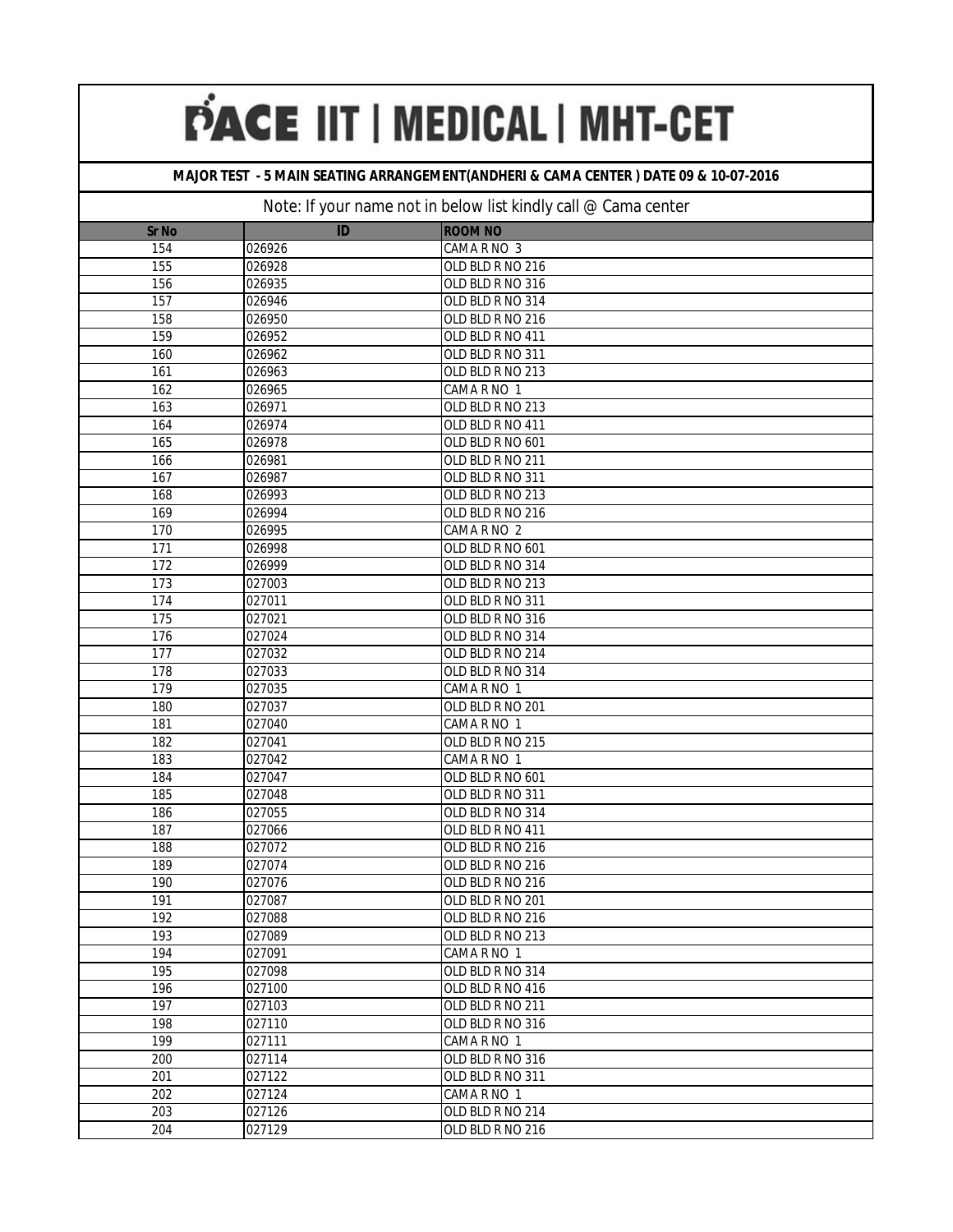#### **MAJOR TEST - 5 MAIN SEATING ARRANGEMENT(ANDHERI & CAMA CENTER ) DATE 09 & 10-07-2016**

| <b>Sr No</b>     | ID     | <b>ROOM NO</b>   |
|------------------|--------|------------------|
| 205              | 027133 | OLD BLD R NO 214 |
| 206              | 027138 | OLD BLD R NO 416 |
| 207              | 027141 | OLD BLD R NO 213 |
| 208              | 027148 | OLD BLD R NO 215 |
| 209              | 027157 | OLD BLD R NO 215 |
| 210              | 027159 | OLD BLD R NO 316 |
| 211              | 027166 | CAMA R NO 1      |
| 212              | 027167 | OLD BLD R NO 411 |
| 213              | 027168 | OLD BLD R NO 416 |
| 214              | 027170 | OLD BLD R NO 411 |
| 215              | 027171 | OLD BLD R NO 216 |
| 216              | 027174 | OLD BLD R NO 211 |
| 217              | 027177 | OLD BLD R NO 311 |
| 218              | 027178 | CAMA R NO 1      |
| $\overline{219}$ | 027210 | OLD BLD R NO 314 |
| 220              | 027214 | OLD BLD R NO 314 |
| 221              | 027218 | OLD BLD R NO 601 |
| 222              | 027223 | OLD BLD R NO 316 |
| 223              | 027227 | OLD BLD R NO 416 |
| 224              | 027231 | OLD BLD R NO 213 |
| 225              | 027233 | OLD BLD R NO 416 |
| 226              | 027242 | OLD BLD R NO 601 |
| 227              | 027244 | OLD BLD R NO 314 |
| 228              | 027247 | CAMA R NO 3      |
| 229              | 027249 | OLD BLD R NO 201 |
| 230              | 027288 | OLD BLD R NO 311 |
| 231              | 027303 | OLD BLD R NO 211 |
| 232              | 027324 | OLD BLD R NO 316 |
| 233              | 027354 | OLD BLD R NO 201 |
| 234              | 027359 | OLD BLD R NO 411 |
| 235              | 027361 | OLD BLD R NO 601 |
| 236              | 027363 | OLD BLD R NO 601 |
| 237              | 027367 | OLD BLD R NO 601 |
| 238              | 027430 | OLD BLD R NO 416 |
| 239              | 027457 | OLD BLD R NO 411 |
| 240              | 027487 | OLD BLD R NO 201 |
| 241              | 027497 | OLD BLD R NO 314 |
| 242              | 027557 | OLD BLD R NO 411 |
| 243              | 027559 | CAMA R NO 1      |
| 244              | 027560 | CAMA R NO 1      |
| 245              | 027633 | OLD BLD R NO 416 |
| 246              | 027656 | OLD BLD R NO 311 |
| 247              | 027667 | OLD BLD R NO 411 |
| 248              | 027707 | OLD BLD R NO 314 |
| 249              | 027742 | OLD BLD R NO 213 |
| 250              | 027754 | CAMA R NO 2      |
| 251              | 027783 | OLD BLD R NO 214 |
| 252              | 027797 | OLD BLD R NO 216 |
| 253              | 027804 | OLD BLD R NO 213 |
| 254              | 027928 | OLD BLD R NO 311 |
| 255              | 027944 | OLD BLD R NO 314 |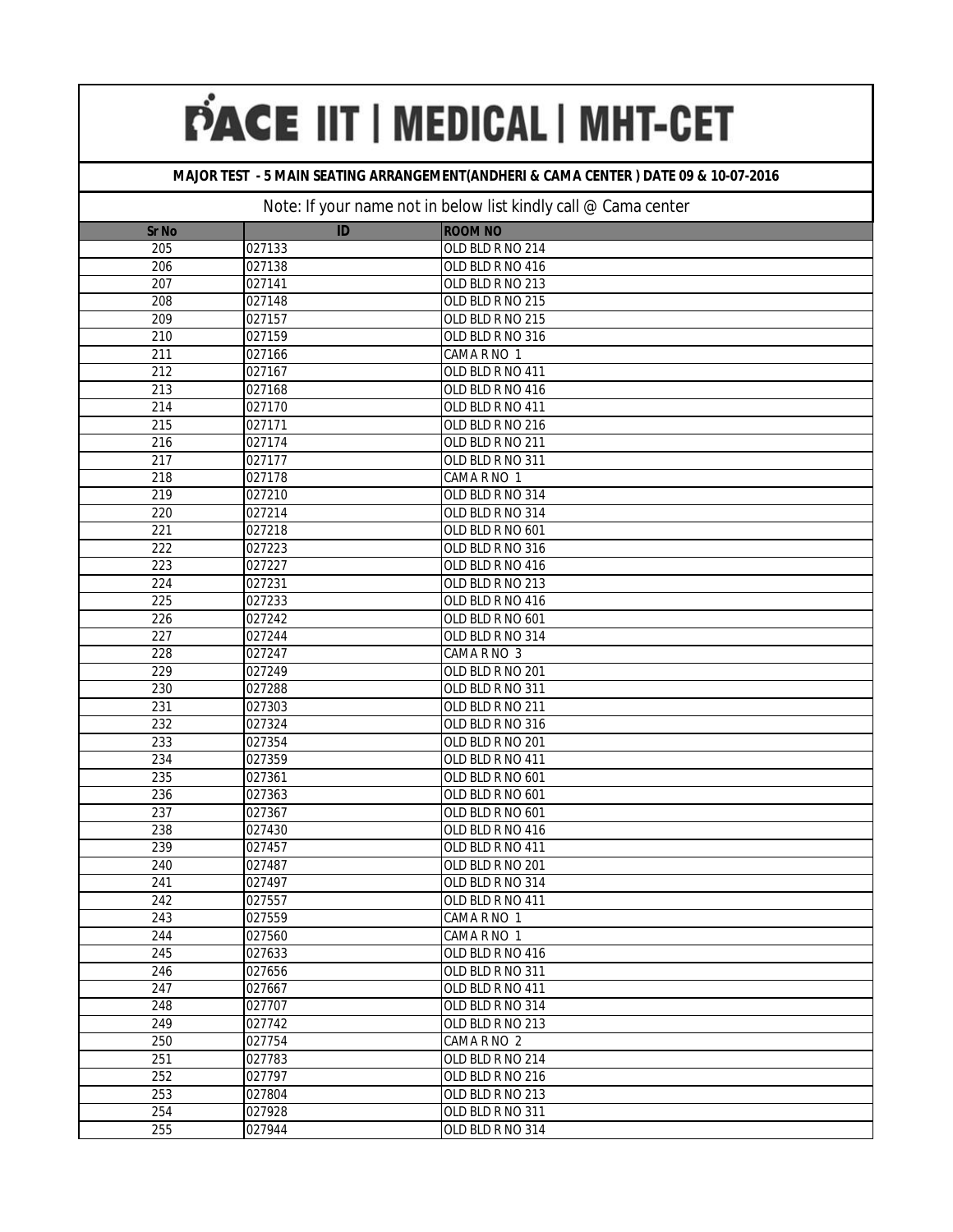#### **MAJOR TEST - 5 MAIN SEATING ARRANGEMENT(ANDHERI & CAMA CENTER ) DATE 09 & 10-07-2016**

| <b>Sr No</b>     | ID     | <b>ROOM NO</b>   |
|------------------|--------|------------------|
| 256              | 027945 | OLD BLD R NO 201 |
| 257              | 027959 | OLD BLD R NO 411 |
| 258              | 027983 | OLD BLD R NO 416 |
| 259              | 027985 | OLD BLD R NO 311 |
| 260              | 027986 | CAMA R NO 2      |
| 261              | 027996 | OLD BLD R NO 214 |
| 262              | 028018 | OLD BLD R NO 316 |
| 263              | 028079 | OLD BLD R NO 412 |
| 264              | 028099 | OLD BLD R NO 411 |
| 265              | 028104 | OLD BLD R NO 211 |
| 266              | 028149 | OLD BLD R NO 201 |
| 267              | 028158 | OLD BLD R NO 214 |
| 268              | 028238 | OLD BLD R NO 314 |
| 269              | 028330 | OLD BLD R NO 316 |
| 270              | 028452 | OLD BLD R NO 215 |
| 271              | 028475 | OLD BLD R NO 213 |
| 272              | 028502 | OLD BLD R NO 316 |
| 273              | 028574 | OLD BLD R NO 213 |
| 274              | 028581 | OLD BLD R NO 416 |
| 275              | 028656 | OLD BLD R NO 215 |
| 276              | 028667 | OLD BLD R NO 216 |
| 277              | 028670 | OLD BLD R NO 411 |
| 278              | 028693 | CAMA R NO 3      |
| 279              | 028716 | OLD BLD R NO 213 |
| 280              | 028719 | OLD BLD R NO 416 |
| 281              | 028782 | CAMA R NO 3      |
| 282              | 028783 | OLD BLD R NO 601 |
| 283              | 028801 | OLD BLD R NO 211 |
| 284              | 028804 | OLD BLD R NO 201 |
| 285              | 028816 | OLD BLD R NO 411 |
| 286              | 028817 | OLD BLD R NO 211 |
| 287              | 028828 | OLD BLD R NO 215 |
| 288              | 028831 | OLD BLD R NO 311 |
| 289              | 028833 | OLD BLD R NO 314 |
| 290              | 028839 | OLD BLD R NO 316 |
| 291              | 028848 | CAMA R NO 3      |
| 292              | 028866 | OLD BLD R NO 416 |
| 293              | 028868 | OLD BLD R NO 213 |
| 294              | 028882 | OLD BLD R NO 601 |
| 295              | 028901 | OLD BLD R NO 411 |
| 296              | 028912 | OLD BLD R NO 601 |
| 297              | 028917 | OLD BLD R NO 601 |
| 298              | 028923 | OLD BLD R NO 416 |
| 299              | 028944 | OLD BLD R NO 311 |
| 300              | 028946 | OLD BLD R NO 311 |
| 301              | 028952 | OLD BLD R NO 211 |
| 302              | 028955 | OLD BLD R NO 601 |
| 303              | 028958 | OLD BLD R NO 412 |
| 304              | 028992 | OLD BLD R NO 215 |
| $\overline{305}$ | 029018 | CAMA R NO 2      |
| 306              | 029022 | OLD BLD R NO 216 |
|                  |        |                  |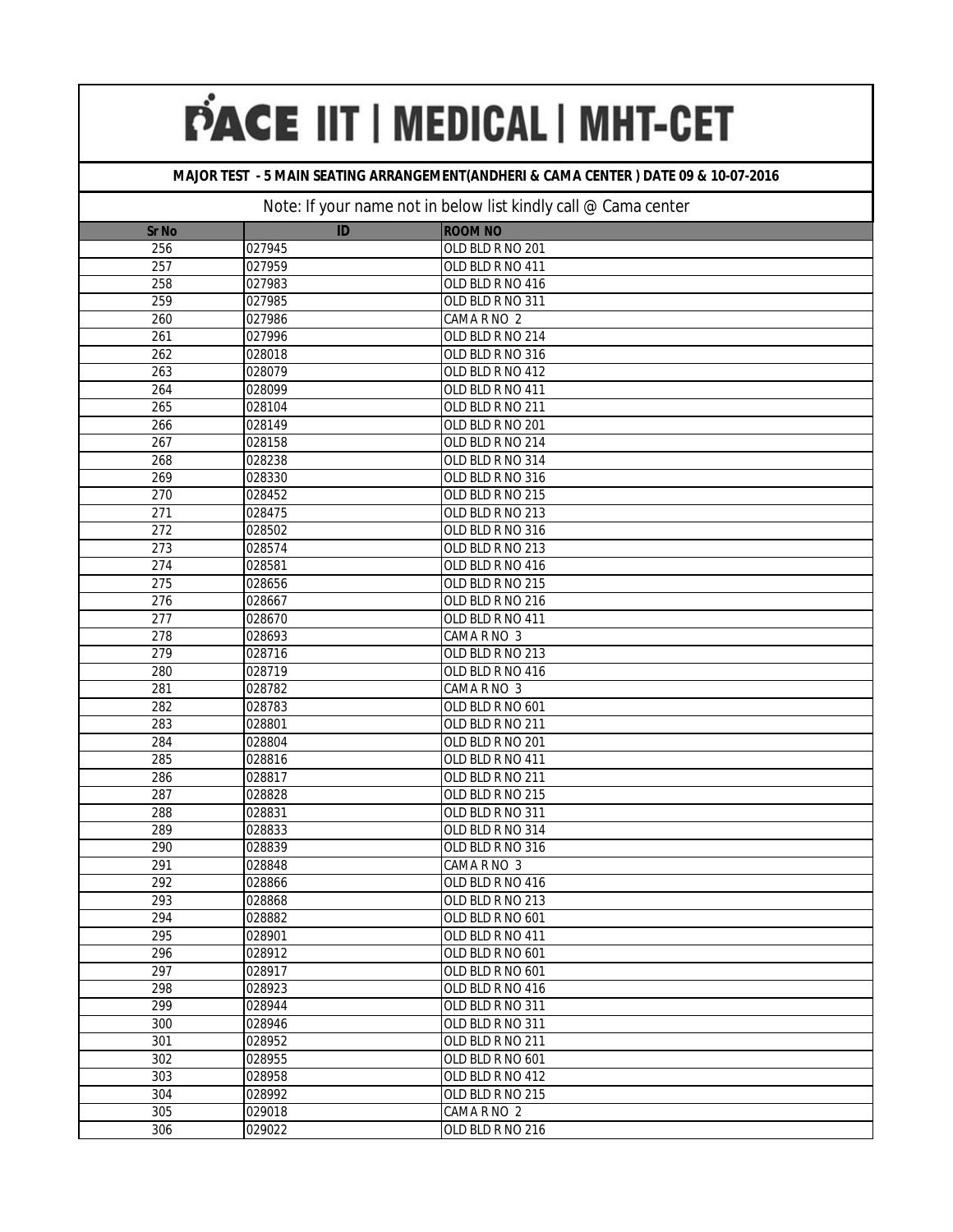#### **MAJOR TEST - 5 MAIN SEATING ARRANGEMENT(ANDHERI & CAMA CENTER ) DATE 09 & 10-07-2016**

| <b>Sr No</b> | ID               | <b>ROOM NO</b>                  |
|--------------|------------------|---------------------------------|
| 307          | 029030           | OLD BLD R NO 412                |
| 308          | 029040           | OLD BLD R NO 213                |
| 309          | 029053           | OLD BLD R NO 211                |
| 310          | 029071           | OLD BLD R NO 316                |
| 311          | 029078           | OLD BLD R NO 216                |
| 312          | 029082           | OLD BLD R NO 314                |
| 313          | 029086           | CAMA R NO 2                     |
| 314          | 029099           | OLD BLD R NO 314                |
| 315          | 029113           | OLD BLD R NO 601                |
| 316          | 029114           | OLD BLD R NO 601                |
| 317          | 029117           | OLD BLD R NO 213                |
| 318          | 029122           | OLD BLD R NO 412                |
| 319          | 029136           | OLD BLD R NO 213                |
| 320          | 029137           | OLD BLD R NO 216                |
| 321          | 029141           | CAMA R NO 3                     |
| 322          | 029144           | CAMA R NO 3                     |
| 323          | 029153           | OLD BLD R NO 314                |
| 324          | 029164           | OLD BLD R NO 316                |
| 325          | 029166           | OLD BLD R NO 314                |
| 326          | 029167           | CAMA R NO 3                     |
| 327          | 029170           | OLD BLD R NO 311                |
| 328          | 029172           | OLD BLD R NO 311                |
| 329          | 029178           | OLD BLD R NO 601                |
| 330          | 029186           | OLD BLD R NO 411                |
| 331          | 029190           | OLD BLD R NO 416                |
| 332          | 029191           | CAMA R NO 3                     |
| 333          | 029192           | OLD BLD R NO 412                |
| 334          | 029193           | OLD BLD R NO 215                |
| 335          | 029196           | OLD BLD R NO 211                |
| 336          | 029198           | OLD BLD R NO 211                |
| 337<br>338   | 029205           | OLD BLD R NO 314                |
| 339          | 029209<br>029210 | OLD BLD R NO 314<br>CAMA R NO 2 |
| 340          | 029215           | OLD BLD R NO 201                |
| 341          | 029219           | OLD BLD R NO 601                |
| 342          | 029231           | OLD BLD R NO 311                |
| 343          | 029237           | OLD BLD R NO 311                |
| 344          | 029240           | OLD BLD R NO 314                |
| 345          | 029241           | OLD BLD R NO 213                |
| 346          | 029245           | OLD BLD R NO 213                |
| 347          | 029254           | CAMA R NO 3                     |
| 348          | 029255           | OLD BLD R NO 211                |
| 349          | 029261           | CAMA R NO 2                     |
| 350          | 029266           | OLD BLD R NO 416                |
| 351          | 029271           | OLD BLD R NO 601                |
| 352          | 029276           | OLD BLD R NO 215                |
| 353          | 029281           | OLD BLD R NO 314                |
| 354          | 029316           | OLD BLD R NO 416                |
| 355          | 029331           | OLD BLD R NO 213                |
| 356          | 029332           | OLD BLD R NO 601                |
| 357          | 029333           | OLD BLD R NO 211                |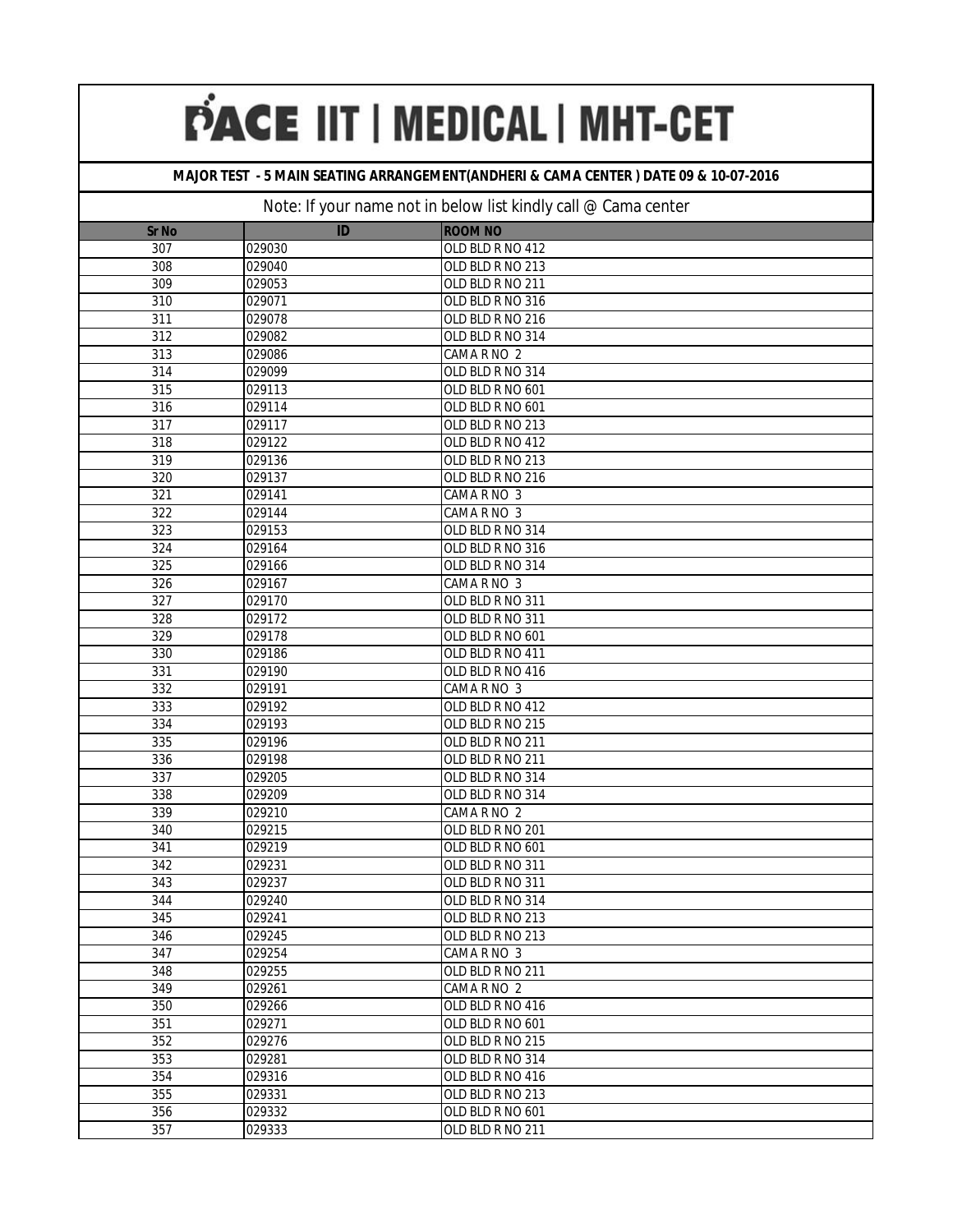#### **MAJOR TEST - 5 MAIN SEATING ARRANGEMENT(ANDHERI & CAMA CENTER ) DATE 09 & 10-07-2016**

| <b>Sr No</b>     | ID     | <b>ROOM NO</b>   |
|------------------|--------|------------------|
| 358              | 029343 | OLD BLD R NO 601 |
| 359              | 029377 | OLD BLD R NO 211 |
| 360              | 029379 | OLD BLD R NO 316 |
| 361              | 029381 | OLD BLD R NO 316 |
| 362              | 029383 | OLD BLD R NO 416 |
| 363              | 029392 | OLD BLD R NO 201 |
| 364              | 029393 | OLD BLD R NO 314 |
| 365              | 029394 | OLD BLD R NO 314 |
| 366              | 029407 | OLD BLD R NO 411 |
| 367              | 029420 | OLD BLD R NO 213 |
| 368              | 029429 | OLD BLD R NO 311 |
| 369              | 029438 | OLD BLD R NO 601 |
| 370              | 029480 | OLD BLD R NO 311 |
| 371              | 029482 | OLD BLD R NO 316 |
| $\overline{372}$ | 029485 | OLD BLD R NO 316 |
| 373              | 029502 | CAMA R NO 3      |
| 374              | 029503 | CAMA R NO 3      |
| 375              | 029512 | OLD BLD R NO 216 |
| 376              | 029541 | OLD BLD R NO 216 |
| 377              | 029545 | CAMA R NO 3      |
| 378              | 029548 | CAMA R NO 3      |
| 379              | 029558 | OLD BLD R NO 213 |
| 380              | 029564 | OLD BLD R NO 416 |
| 381              | 029571 | CAMA R NO 2      |
| 382              | 029638 | CAMA R NO 1      |
| 383              | 029639 | OLD BLD R NO 211 |
| 384              | 029643 | OLD BLD R NO 412 |
| 385              | 029645 | OLD BLD R NO 311 |
| 386              | 029650 | CAMA R NO 2      |
| 387              | 029658 | OLD BLD R NO 216 |
| 388              | 029663 | OLD BLD R NO 213 |
| 389              | 029671 | OLD BLD R NO 213 |
| 390              | 029680 | OLD BLD R NO 211 |
| 391              | 029688 | CAMA R NO 2      |
| 392              | 029721 | CAMA R NO 2      |
| 393              | 029730 | OLD BLD R NO 416 |
| 394              | 029774 | OLD BLD R NO 213 |
| 395              | 029783 | CAMA R NO 1      |
| 396              | 029835 | CAMA R NO 2      |
| 397              | 029865 | OLD BLD R NO 316 |
| 398              | 029964 | OLD BLD R NO 411 |
| 399              | 029967 | CAMA R NO 3      |
| 400              | 029973 | CAMA R NO 2      |
| 401              | 029974 | OLD BLD R NO 601 |
| 402              | 030017 | OLD BLD R NO 316 |
| 403              | 030023 | OLD BLD R NO 311 |
| 404              | 030030 | OLD BLD R NO 601 |
| 405              | 030039 | OLD BLD R NO 416 |
| 406              | 030045 | OLD BLD R NO 214 |
| 407              | 030084 | OLD BLD R NO 214 |
| 408              | 030102 | OLD BLD R NO 311 |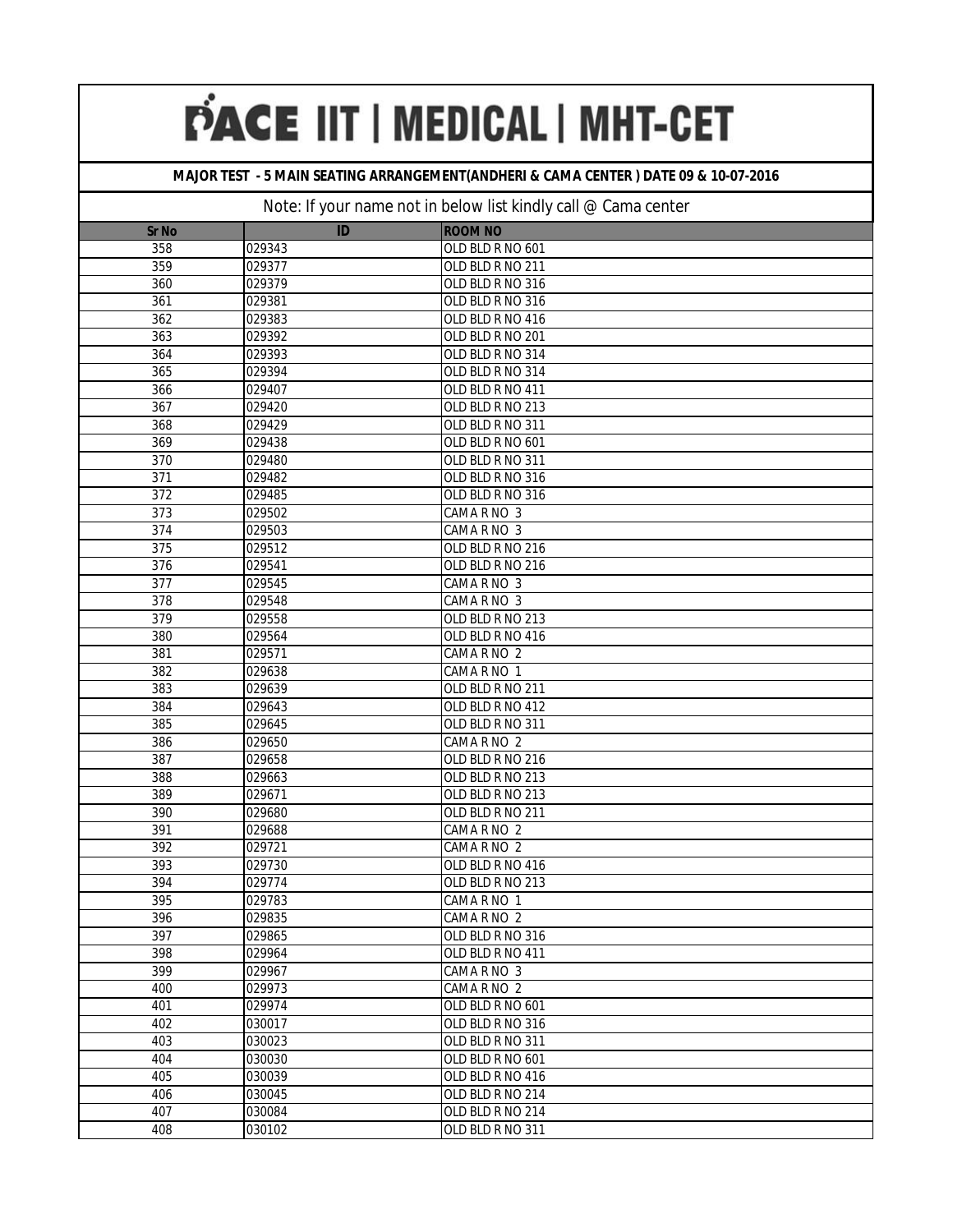#### **MAJOR TEST - 5 MAIN SEATING ARRANGEMENT(ANDHERI & CAMA CENTER ) DATE 09 & 10-07-2016**

| <b>Sr No</b> | ID               | <b>ROOM NO</b>                       |
|--------------|------------------|--------------------------------------|
| 409          | 030105           | OLD BLD R NO 316                     |
| 410          | 030124           | OLD BLD R NO 314                     |
| 411          | 030147           | OLD BLD R NO 411                     |
| 412          | 030185           | OLD BLD R NO 412                     |
| 413          | 030197           | CAMA R NO 3                          |
| 414          | 030235           | OLD BLD R NO 316                     |
| 415          | 030246           | OLD BLD R NO 314                     |
| 416          | 030283           | OLD BLD R NO 211                     |
| 417          | 030291           | OLD BLD R NO 314                     |
| 418          | 030307           | OLD BLD R NO 214                     |
| 419          | 030312           | CAMA R NO 3                          |
| 420          | 030377           | OLD BLD R NO 311                     |
| 421          | 030388           | OLD BLD R NO 416                     |
| 422          | 030403           | OLD BLD R NO 316                     |
| 423          | 030406           | OLD BLD R NO 201                     |
| 424          | 030434           | OLD BLD R NO 411                     |
| 425          | 030441           | OLD BLD R NO 216                     |
| 426          | 030448           | OLD BLD R NO 201                     |
| 427          | 030475           | CAMA R NO 2                          |
| 428          | 030497           | OLD BLD R NO 601                     |
| 429          | 030543           | OLD BLD R NO 311                     |
| 430          | 030545           | OLD BLD R NO 316                     |
| 431          | 030559           | OLD BLD R NO 416                     |
| 432          | 030569           | OLD BLD R NO 316                     |
| 433          | 030610           | OLD BLD R NO 601                     |
| 434          | 030611           | OLD BLD R NO 216                     |
| 435          | 030615           | OLD BLD R NO 316                     |
| 436          | 030626           | OLD BLD R NO 216                     |
| 437          | 030655           | OLD BLD R NO 201                     |
| 438          | 030676           | OLD BLD R NO 601                     |
| 439          | 030683           | OLD BLD R NO 314                     |
| 440          | 030702           | OLD BLD R NO 201                     |
| 441          | 030709           | OLD BLD R NO 213                     |
| 442          | 030710           | OLD BLD R NO 215                     |
| 443          | 030762           | OLD BLD R NO 601                     |
| 444          | 030763           | CAMA R NO 2                          |
| 445          | 030764           | CAMA R NO 2                          |
| 446          | 030813           | OLD BLD R NO 316                     |
| 447          | 030822           | OLD BLD R NO 214                     |
| 448          | 030849           | OLD BLD R NO 316                     |
| 449          | 030932           | OLD BLD R NO 213                     |
| 450          | 030934           | OLD BLD R NO 213                     |
| 451<br>452   | 030954           | OLD BLD R NO 211                     |
| 453          | 030955<br>030994 | OLD BLD R NO 213                     |
|              |                  | OLD BLD R NO 314                     |
| 454<br>455   | 031001<br>031002 | OLD BLD R NO 216<br>OLD BLD R NO 211 |
| 456          | 031024           | OLD BLD R NO 601                     |
| 457          | 031033           | OLD BLD R NO 314                     |
| 458          | 031058           | OLD BLD R NO 211                     |
| 459          | 031062           | OLD BLD R NO 213                     |
|              |                  |                                      |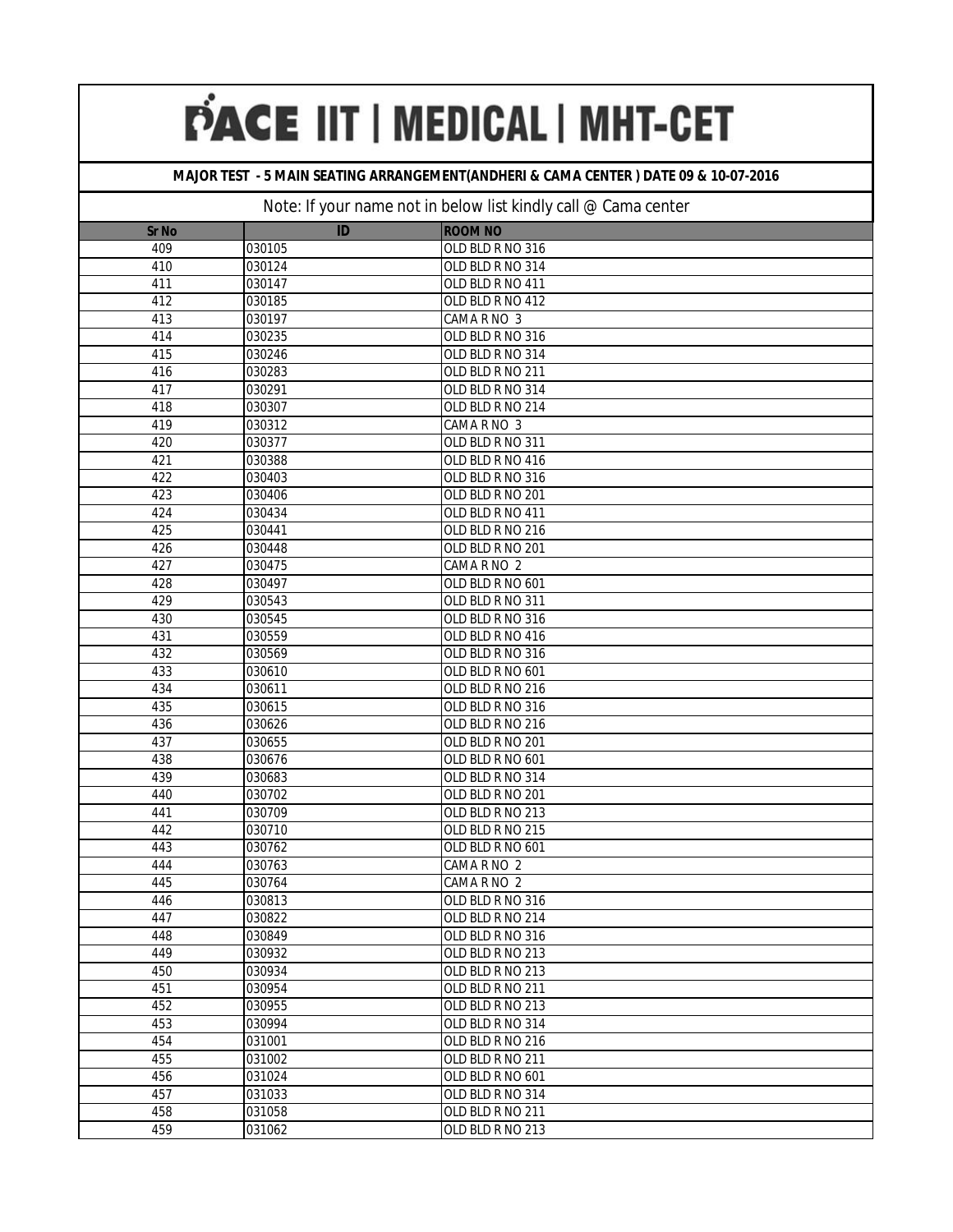#### **MAJOR TEST - 5 MAIN SEATING ARRANGEMENT(ANDHERI & CAMA CENTER ) DATE 09 & 10-07-2016**

| <b>Sr No</b> | ID     | <b>ROOM NO</b>   |
|--------------|--------|------------------|
| 460          | 031071 | CAMA R NO 3      |
| 461          | 031078 | OLD BLD R NO 416 |
| 462          | 031083 | CAMA R NO 3      |
| 463          | 031088 | OLD BLD R NO 215 |
| 464          | 031093 | OLD BLD R NO 311 |
| 465          | 031102 | CAMA R NO 2      |
| 466          | 031116 | OLD BLD R NO 311 |
| 467          | 031122 | CAMA R NO 3      |
| 468          | 031124 | OLD BLD R NO 201 |
| 469          | 031128 | OLD BLD R NO 216 |
| 470          | 031147 | OLD BLD R NO 416 |
| 471          | 031148 | OLD BLD R NO 601 |
| 472          | 031149 | OLD BLD R NO 416 |
| 473          | 031189 | OLD BLD R NO 214 |
| 474          | 031197 | OLD BLD R NO 601 |
| 475          | 031223 | OLD BLD R NO 316 |
| 476          | 031227 | OLD BLD R NO 314 |
| 477          | 031234 | OLD BLD R NO 411 |
| 478          | 031238 | CAMA R NO 2      |
| 479          | 031243 | OLD BLD R NO 213 |
| 480          | 031246 | OLD BLD R NO 216 |
| 481          | 031249 | OLD BLD R NO 211 |
| 482          | 031255 | OLD BLD R NO 416 |
| 483          | 031257 | OLD BLD R NO 216 |
| 484          | 031263 | OLD BLD R NO 411 |
| 485          | 031269 | OLD BLD R NO 311 |
| 486          | 031280 | CAMA R NO 1      |
| 487          | 031281 | CAMA R NO 2      |
| 488          | 031285 | OLD BLD R NO 601 |
| 489          | 031299 | OLD BLD R NO 201 |
| 490          | 031301 | OLD BLD R NO 214 |
| 491          | 031311 | OLD BLD R NO 601 |
| 492          | 031317 | CAMA R NO 3      |
| 493          | 031322 | OLD BLD R NO 201 |
| 494          | 031325 | CAMA R NO 2      |
| 495          | 031329 | OLD BLD R NO 215 |
| 496          | 031333 | OLD BLD R NO 311 |
| 497          | 031348 | OLD BLD R NO 201 |
| 498          | 031364 | OLD BLD R NO 314 |
| 499          | 031398 | CAMA R NO 2      |
| 500          | 031405 | OLD BLD R NO 416 |
| 501          | 031406 | OLD BLD R NO 213 |
| 502          | 031410 | OLD BLD R NO 216 |
| 503          | 031427 | OLD BLD R NO 411 |
| 504          | 031437 | OLD BLD R NO 311 |
| 505          | 031438 | OLD BLD R NO 411 |
| 506          | 031442 | CAMA R NO 3      |
| 507          | 031459 | OLD BLD R NO 214 |
| 508          | 031467 | OLD BLD R NO 314 |
| 509          | 031502 | OLD BLD R NO 216 |
| 510          | 031513 | OLD BLD R NO 601 |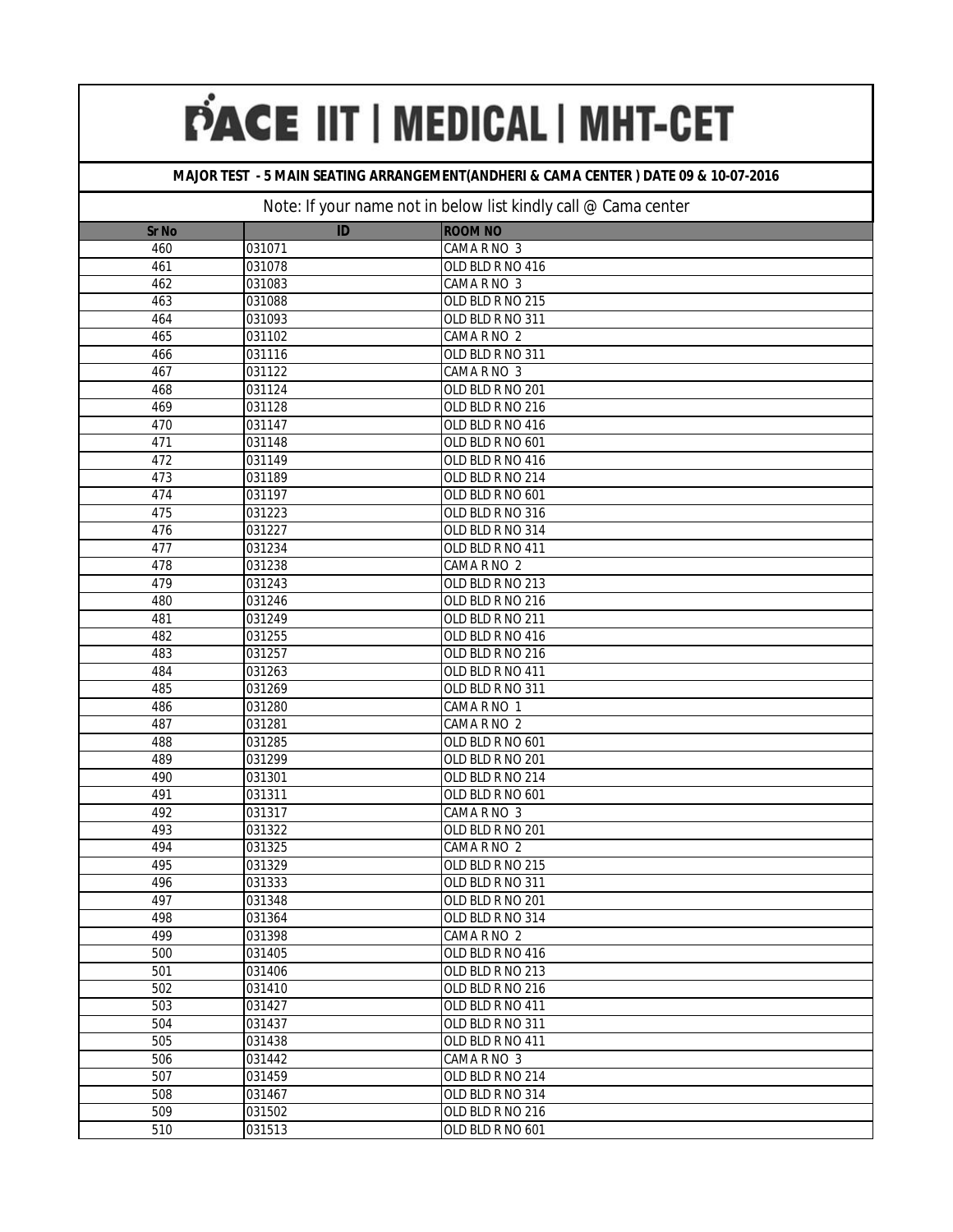#### **MAJOR TEST - 5 MAIN SEATING ARRANGEMENT(ANDHERI & CAMA CENTER ) DATE 09 & 10-07-2016**

| <b>Sr No</b>     | ID     | <b>ROOM NO</b>   |
|------------------|--------|------------------|
| 511              | 031525 | OLD BLD R NO 411 |
| 512              | 031529 | OLD BLD R NO 411 |
| 513              | 031532 | OLD BLD R NO 311 |
| 514              | 031548 | CAMA R NO 3      |
| $\overline{515}$ | 031549 | OLD BLD R NO 311 |
| 516              | 031551 | OLD BLD R NO 215 |
| 517              | 031558 | OLD BLD R NO 601 |
| 518              | 031593 | OLD BLD R NO 416 |
| 519              | 031595 | OLD BLD R NO 201 |
| 520              | 031600 | OLD BLD R NO 213 |
| 521              | 031606 | CAMA R NO 1      |
| 522              | 031609 | OLD BLD R NO 311 |
| 523              | 031621 | OLD BLD R NO 215 |
| 524              | 031623 | OLD BLD R NO 211 |
| 525              | 031625 | OLD BLD R NO 411 |
| 526              | 031638 | OLD BLD R NO 214 |
| 527              | 031656 | OLD BLD R NO 316 |
| 528              | 031681 | OLD BLD R NO 216 |
| 529              | 031733 | OLD BLD R NO 314 |
| 530              | 031736 | OLD BLD R NO 601 |
| 531              | 031762 | OLD BLD R NO 314 |
| 532              | 031766 | OLD BLD R NO 411 |
| 533              | 031781 | OLD BLD R NO 216 |
| 534              | 031800 | OLD BLD R NO 311 |
| 535              | 031819 | OLD BLD R NO 201 |
| 536              | 031820 | OLD BLD R NO 311 |
| 537              | 031827 | OLD BLD R NO 216 |
| 538              | 031830 | OLD BLD R NO 201 |
| 539              | 031831 | OLD BLD R NO 214 |
| 540              | 031868 | OLD BLD R NO 216 |
| 541              | 031872 | OLD BLD R NO 214 |
| 542              | 031955 | OLD BLD R NO 314 |
| 543              | 031956 | OLD BLD R NO 314 |
| 544              | 031957 | OLD BLD R NO 215 |
| 545              | 031959 | OLD BLD R NO 316 |
| 546              | 032044 | OLD BLD R NO 214 |
| 547              | 032047 | OLD BLD R NO 216 |
| 548              | 032048 | OLD BLD R NO 601 |
| 549              | 032077 | OLD BLD R NO 314 |
| 550              | 032080 | OLD BLD R NO 411 |
| 551              | 032085 | OLD BLD R NO 201 |
| 552              | 032101 | OLD BLD R NO 314 |
| 553              | 032103 | OLD BLD R NO 416 |
| 554              | 032104 | OLD BLD R NO 316 |
| 555              | 032121 | OLD BLD R NO 201 |
| 556              | 032124 | CAMA R NO 1      |
| 557              | 032126 | OLD BLD R NO 213 |
| 558              | 032129 | OLD BLD R NO 213 |
| 559              | 032138 | OLD BLD R NO 311 |
| 560              | 032142 | OLD BLD R NO 411 |
| 561              | 032144 | OLD BLD R NO 311 |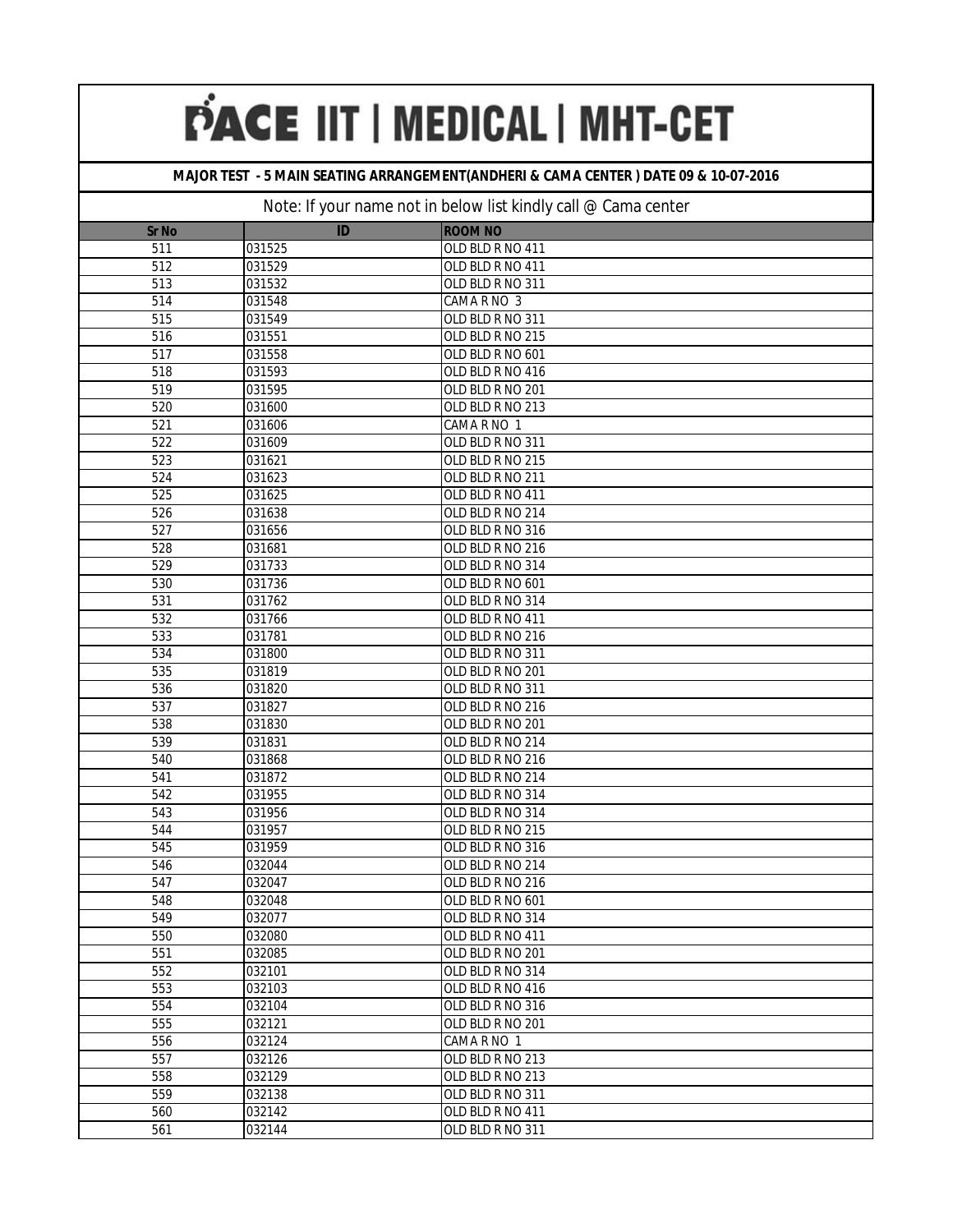#### **MAJOR TEST - 5 MAIN SEATING ARRANGEMENT(ANDHERI & CAMA CENTER ) DATE 09 & 10-07-2016**

| <b>Sr No</b>     | ID               | <b>ROOM NO</b>                  |
|------------------|------------------|---------------------------------|
| 562              | 032146           | OLD BLD R NO 316                |
| 563              | 032147           | OLD BLD R NO 215                |
| 564              | 032150           | OLD BLD R NO 213                |
| 565              | 032152           | OLD BLD R NO 316                |
| 566              | 032154           | OLD BLD R NO 213                |
| 567              | 032156           | CAMA R NO 2                     |
| 568              | 032160           | OLD BLD R NO 216                |
| 569              | 032166           | OLD BLD R NO 411                |
| 570              | 032172           | OLD BLD R NO 316                |
| $\overline{571}$ | 032179           | OLD BLD R NO 601                |
| 572              | 032182           | OLD BLD R NO 216                |
| 573              | 032197           | OLD BLD R NO 216                |
| 574              | 032204           | OLD BLD R NO 211                |
| 575              | 032209           | OLD BLD R NO 601                |
| 576              | 032214           | OLD BLD R NO 601                |
| 577              | 032216           | OLD BLD R NO 213                |
| 578              | 032218           | OLD BLD R NO 412                |
| 579              | 032230           | OLD BLD R NO 213                |
| 580              | 032235           | OLD BLD R NO 311                |
| 581              | 032238           | OLD BLD R NO 211                |
| 582              | 032242           | OLD BLD R NO 201                |
| 583              | 032243           | CAMA R NO 2                     |
| 584              | 032247           | OLD BLD R NO 216                |
| 585              | 032249           | OLD BLD R NO 411                |
| 586              | 032254           | OLD BLD R NO 314                |
| 587              | 032255           | OLD BLD R NO 211                |
| 588              | 032258           | OLD BLD R NO 201                |
| 589              | 032259           | OLD BLD R NO 416                |
| 590              | 032263           | CAMA R NO 3                     |
| 591              | 032264           | OLD BLD R NO 216                |
| 592              | 032269           | CAMA R NO 1                     |
| 593              | 032270           | OLD BLD R NO 412                |
| 594              | 032281           | OLD BLD R NO 201                |
| 595              | 032286           | OLD BLD R NO 213                |
| 596              | 032288           | CAMA R NO 3                     |
| 597              | 032294           | OLD BLD R NO 201                |
| 598              | 032296           | OLD BLD R NO 314                |
| 599              | 032304           | OLD BLD R NO 316                |
| 600              | 032305           | CAMA R NO 2                     |
| 601              | 032310           | CAMA R NO 3                     |
| 602              | 032319           | OLD BLD R NO 213                |
| 603              | 032320           | OLD BLD R NO 314                |
| 604              | 032323           | CAMA R NO 2                     |
| 605              | 032329           | CAMA R NO 1                     |
| 606              | 032338           | CAMA R NO 3                     |
| 607              | 032361           | OLD BLD R NO 213                |
| 608<br>609       | 032380<br>032394 | OLD BLD R NO 316<br>CAMA R NO 2 |
| 610              | 032395           | OLD BLD R NO 416                |
| 611              | 032420           | OLD BLD R NO 211                |
| 612              |                  |                                 |
|                  | 032431           | CAMA R NO 1                     |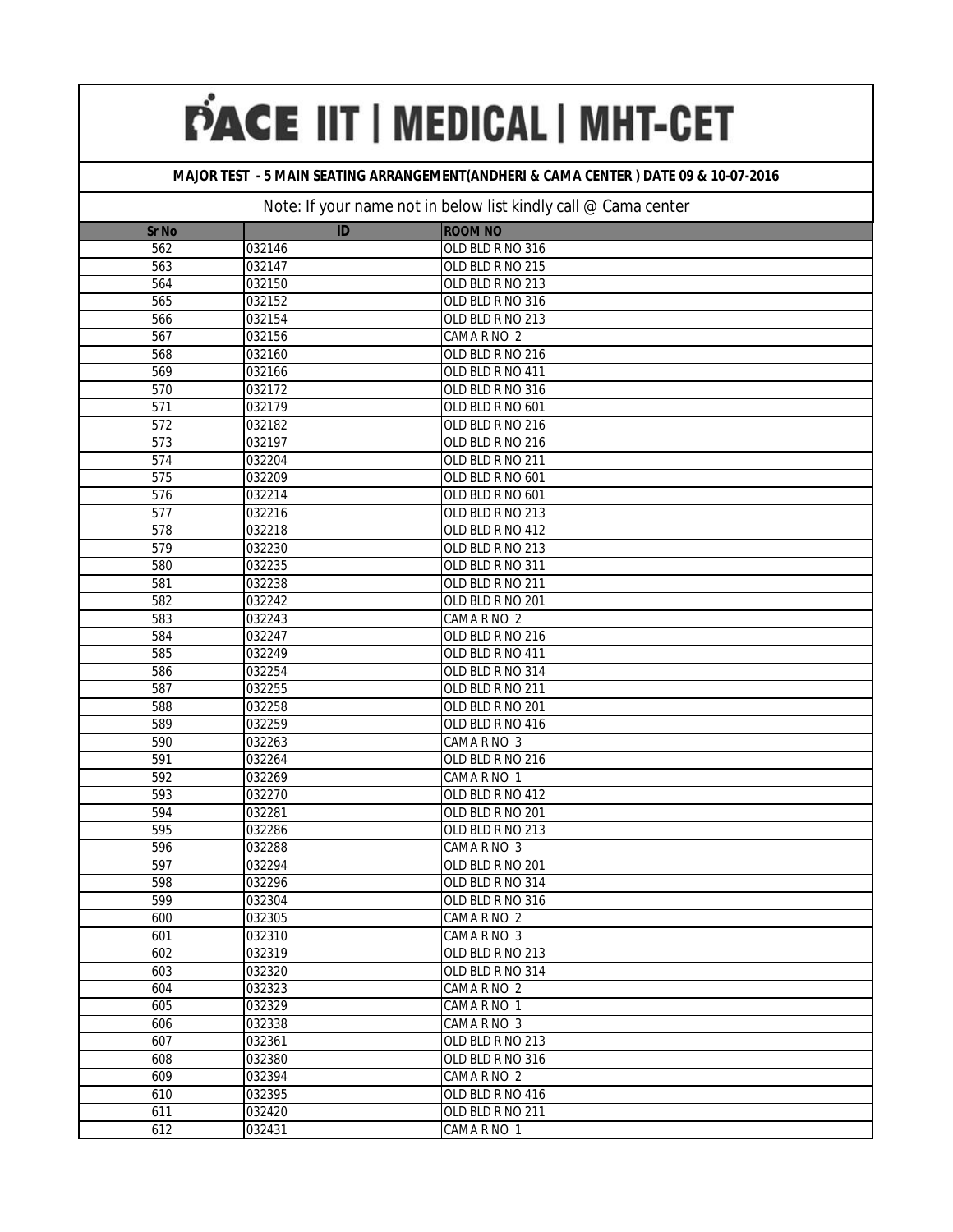#### **MAJOR TEST - 5 MAIN SEATING ARRANGEMENT(ANDHERI & CAMA CENTER ) DATE 09 & 10-07-2016**

| <b>Sr No</b> | ID     | <b>ROOM NO</b>   |
|--------------|--------|------------------|
| 613          | 032468 | OLD BLD R NO 214 |
| 614          | 032470 | OLD BLD R NO 311 |
| 615          | 032485 | OLD BLD R NO 214 |
| 616          | 032534 | OLD BLD R NO 211 |
| 617          | 032547 | OLD BLD R NO 201 |
| 618          | 032555 | OLD BLD R NO 316 |
| 619          | 032565 | OLD BLD R NO 215 |
| 620          | 032584 | CAMA R NO 2      |
| 621          | 032585 | OLD BLD R NO 216 |
| 622          | 032613 | OLD BLD R NO 314 |
| 623          | 032616 | OLD BLD R NO 411 |
| 624          | 032629 | OLD BLD R NO 211 |
| 625          | 032643 | OLD BLD R NO 411 |
| 626          | 032654 | OLD BLD R NO 216 |
| 627          | 032668 | OLD BLD R NO 201 |
| 628          | 032680 | OLD BLD R NO 201 |
| 629          | 032720 | CAMA R NO 3      |
| 630          | 032723 | OLD BLD R NO 411 |
| 631          | 032742 | OLD BLD R NO 314 |
| 632          | 032758 | OLD BLD R NO 316 |
| 633          | 032765 | OLD BLD R NO 216 |
| 634          | 032783 | CAMA R NO 2      |
| 635          | 032797 | CAMA R NO 2      |
| 636          | 032800 | OLD BLD R NO 316 |
| 637          | 032830 | OLD BLD R NO 211 |
| 638          | 032833 | OLD BLD R NO 213 |
| 639          | 032838 | OLD BLD R NO 412 |
| 640          | 032839 | OLD BLD R NO 201 |
| 641          | 032842 | OLD BLD R NO 314 |
| 642          | 032844 | OLD BLD R NO 316 |
| 643          | 032848 | OLD BLD R NO 213 |
| 644          | 032863 | OLD BLD R NO 214 |
| 645          | 032902 | CAMA R NO 2      |
| 646          | 032913 | OLD BLD R NO 411 |
| 647          | 032948 | CAMA R NO 2      |
| 648          | 032958 | OLD BLD R NO 213 |
| 649          | 032971 | OLD BLD R NO 311 |
| 650          | 033003 | CAMA R NO 3      |
| 651          | 033040 | CAMA R NO 3      |
| 652          | 033078 | OLD BLD R NO 211 |
| 653          | 033109 | OLD BLD R NO 216 |
| 654          | 033173 | OLD BLD R NO 214 |
| 655          | 033190 | CAMA R NO 2      |
| 656          | 033193 | OLD BLD R NO 314 |
| 657          | 033198 | OLD BLD R NO 216 |
| 658          | 033219 | OLD BLD R NO 216 |
| 659          | 033231 | OLD BLD R NO 213 |
| 660          | 033238 | OLD BLD R NO 216 |
| 661          | 033252 | OLD BLD R NO 213 |
| 662          | 033256 | OLD BLD R NO 416 |
| 663          | 033264 | OLD BLD R NO 412 |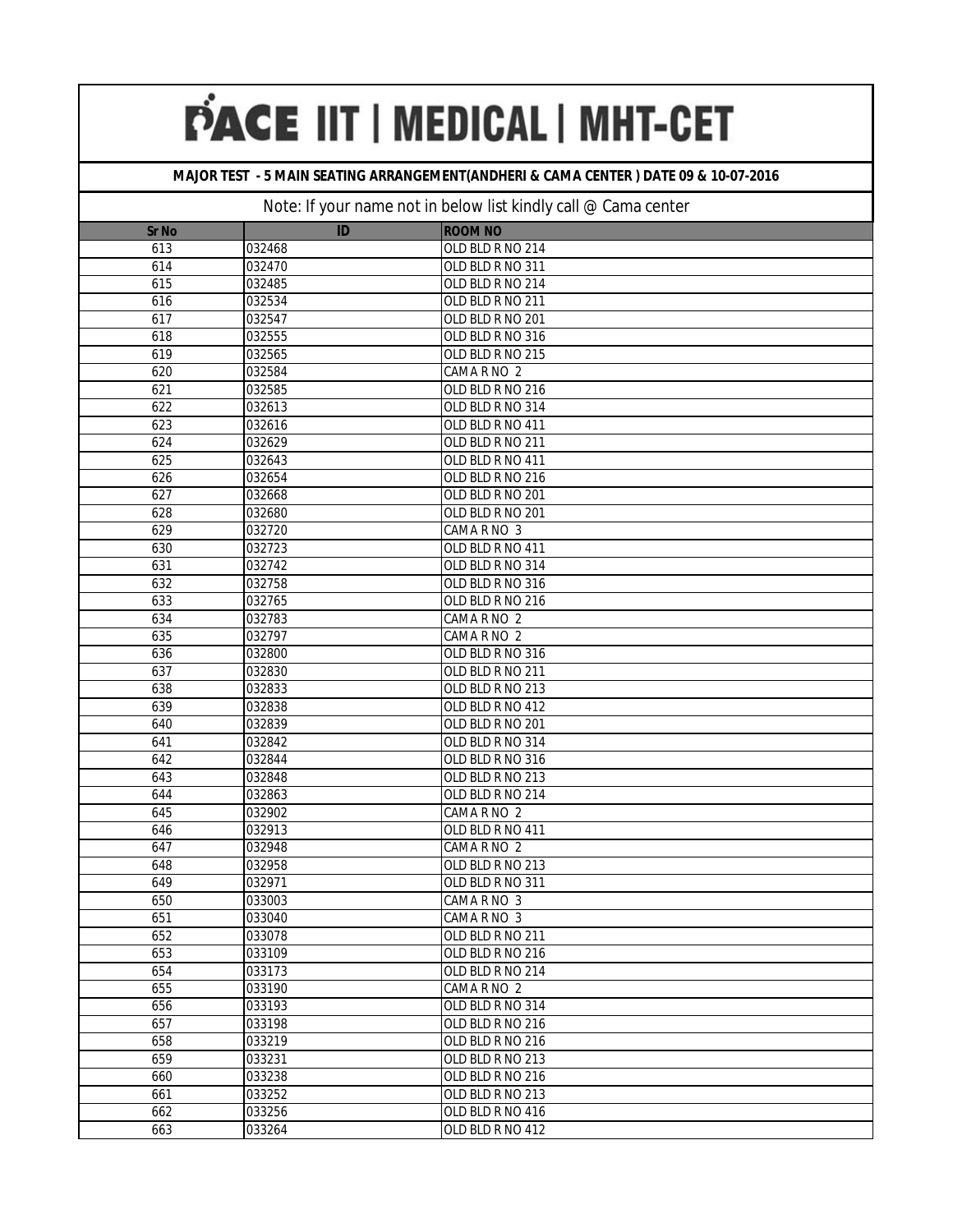#### **MAJOR TEST - 5 MAIN SEATING ARRANGEMENT(ANDHERI & CAMA CENTER ) DATE 09 & 10-07-2016**

| <b>Sr No</b>     | ID     | <b>ROOM NO</b>   |
|------------------|--------|------------------|
| 664              | 033272 | OLD BLD R NO 213 |
| 665              | 033273 | OLD BLD R NO 214 |
| 666              | 033312 | OLD BLD R NO 215 |
| 667              | 033321 | OLD BLD R NO 416 |
| 668              | 033329 | CAMA R NO 3      |
| 669              | 033330 | CAMA R NO 2      |
| 670              | 033341 | OLD BLD R NO 412 |
| 671              | 033348 | OLD BLD R NO 411 |
| 672              | 033350 | OLD BLD R NO 213 |
| 673              | 033355 | CAMA R NO 2      |
| 674              | 033360 | OLD BLD R NO 216 |
| 675              | 033361 | OLD BLD R NO 214 |
| 676              | 033370 | CAMA R NO 3      |
| 677              | 033383 | OLD BLD R NO 314 |
| 678              | 033402 | OLD BLD R NO 214 |
| 679              | 033403 | OLD BLD R NO 416 |
| 680              | 033404 | OLD BLD R NO 215 |
| 681              | 033408 | OLD BLD R NO 412 |
| 682              | 033414 | OLD BLD R NO 216 |
| 683              | 033418 | OLD BLD R NO 213 |
| 684              | 033429 | OLD BLD R NO 211 |
| 685              | 033431 | CAMA R NO 3      |
| 686              | 033435 | CAMA R NO 2      |
| 687              | 033444 | OLD BLD R NO 314 |
| 688              | 033447 | OLD BLD R NO 216 |
| 689              | 033466 | OLD BLD R NO 216 |
| 690              | 033469 | CAMA R NO 3      |
| 691              | 033481 | CAMA R NO 2      |
| 692              | 033482 | CAMA R NO 3      |
| 693              | 033483 | OLD BLD R NO 211 |
| 694              | 033485 | CAMA R NO 3      |
| 695              | 033491 | OLD BLD R NO 213 |
| 696              | 033493 | CAMA R NO 3      |
| 697              | 033494 | OLD BLD R NO 211 |
| 698              | 033512 | OLD BLD R NO 213 |
| 699              | 033519 | OLD BLD R NO 215 |
| 700              | 033522 | CAMA R NO 2      |
| 701              | 033527 | OLD BLD R NO 411 |
| 702              | 033546 | CAMA R NO 3      |
| $\overline{703}$ | 033556 | OLD BLD R NO 213 |
| 704              | 033573 | OLD BLD R NO 601 |
| 705              | 033666 | OLD BLD R NO 211 |
| 706              | 033680 | OLD BLD R NO 411 |
| 707              | 033682 | OLD BLD R NO 201 |
| 708              | 033689 | CAMA R NO 2      |
| 709              | 033695 | OLD BLD R NO 211 |
| 710              | 033699 | CAMA R NO 3      |
| 711              | 033705 | OLD BLD R NO 201 |
| $\overline{712}$ | 033710 | OLD BLD R NO 211 |
| $\overline{713}$ | 033711 | OLD BLD R NO 211 |
| 714              | 033712 | OLD BLD R NO 316 |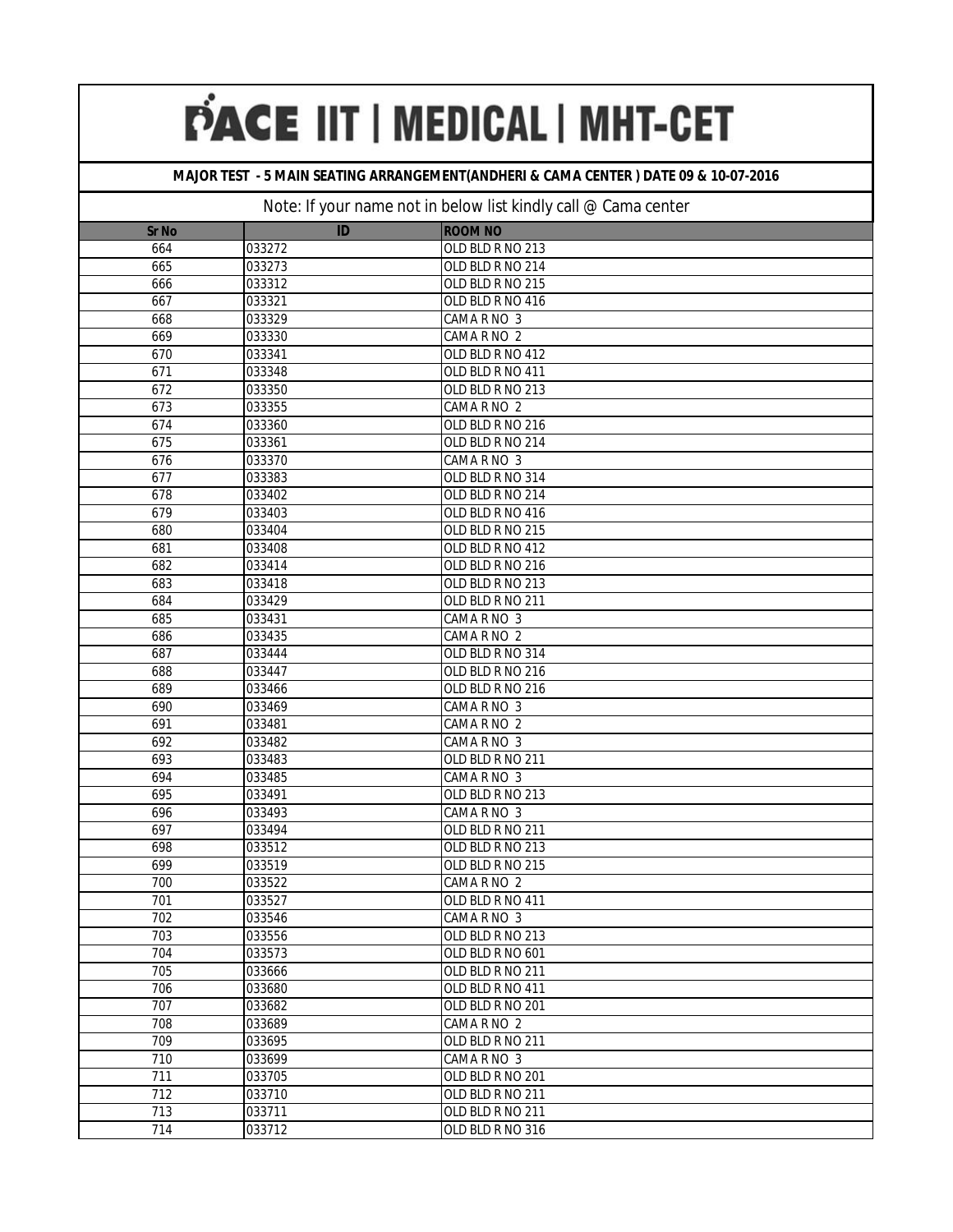#### **MAJOR TEST - 5 MAIN SEATING ARRANGEMENT(ANDHERI & CAMA CENTER ) DATE 09 & 10-07-2016**

| <b>Sr No</b>     | ID     | <b>ROOM NO</b>   |
|------------------|--------|------------------|
| 715              | 033714 | OLD BLD R NO 215 |
| 716              | 033721 | OLD BLD R NO 416 |
| 717              | 033735 | OLD BLD R NO 216 |
| 718              | 033750 | OLD BLD R NO 201 |
| 719              | 033758 | OLD BLD R NO 211 |
| 720              | 033767 | OLD BLD R NO 211 |
| 721              | 033789 | OLD BLD R NO 411 |
| 722              | 033799 | OLD BLD R NO 201 |
| 723              | 033801 | OLD BLD R NO 201 |
| 724              | 033806 | CAMA R NO 2      |
| 725              | 033834 | CAMA R NO 3      |
| 726              | 033836 | OLD BLD R NO 214 |
| 727              | 033839 | OLD BLD R NO 211 |
| 728              | 033841 | OLD BLD R NO 211 |
| $\overline{729}$ | 033845 | OLD BLD R NO 211 |
| 730              | 033866 | OLD BLD R NO 311 |
| 731              | 033867 | OLD BLD R NO 416 |
| 732              | 033927 | CAMA R NO 2      |
| 733              | 033938 | OLD BLD R NO 201 |
| 734              | 033942 | OLD BLD R NO 213 |
| 735              | 033963 | CAMA R NO 2      |
| 736              | 033964 | OLD BLD R NO 311 |
| 737              | 033966 | OLD BLD R NO 215 |
| 738              | 033973 | OLD BLD R NO 211 |
| 739              | 033982 | OLD BLD R NO 412 |
| 740              | 033988 | OLD BLD R NO 412 |
| 741              | 034009 | CAMA R NO 3      |
| 742              | 034078 | OLD BLD R NO 316 |
| 743              | 034080 | OLD BLD R NO 211 |
| 744              | 034088 | OLD BLD R NO 316 |
| 745              | 034107 | OLD BLD R NO 214 |
| 746              | 034111 | OLD BLD R NO 213 |
| 747              | 034207 | OLD BLD R NO 211 |
| 748              | 034232 | OLD BLD R NO 201 |
| 749              | 034233 | OLD BLD R NO 213 |
| 750              | 034236 | OLD BLD R NO 314 |
| 751              | 034241 | OLD BLD R NO 314 |
| 752              | 034246 | OLD BLD R NO 214 |
| 753              | 034250 | OLD BLD R NO 314 |
| 754              | 034257 | OLD BLD R NO 201 |
| 755              | 034278 | OLD BLD R NO 201 |
| 756              | 034281 | OLD BLD R NO 311 |
| 757              | 034295 | OLD BLD R NO 211 |
| 758              | 034297 | OLD BLD R NO 201 |
| 759              | 034300 | OLD BLD R NO 211 |
| 760              | 034303 | OLD BLD R NO 201 |
| 761              | 034306 | CAMA R NO 2      |
| 762              | 034307 | OLD BLD R NO 201 |
| 763              | 034310 | OLD BLD R NO 213 |
| 764              | 034323 | OLD BLD R NO 211 |
| 765              | 034325 | OLD BLD R NO 211 |